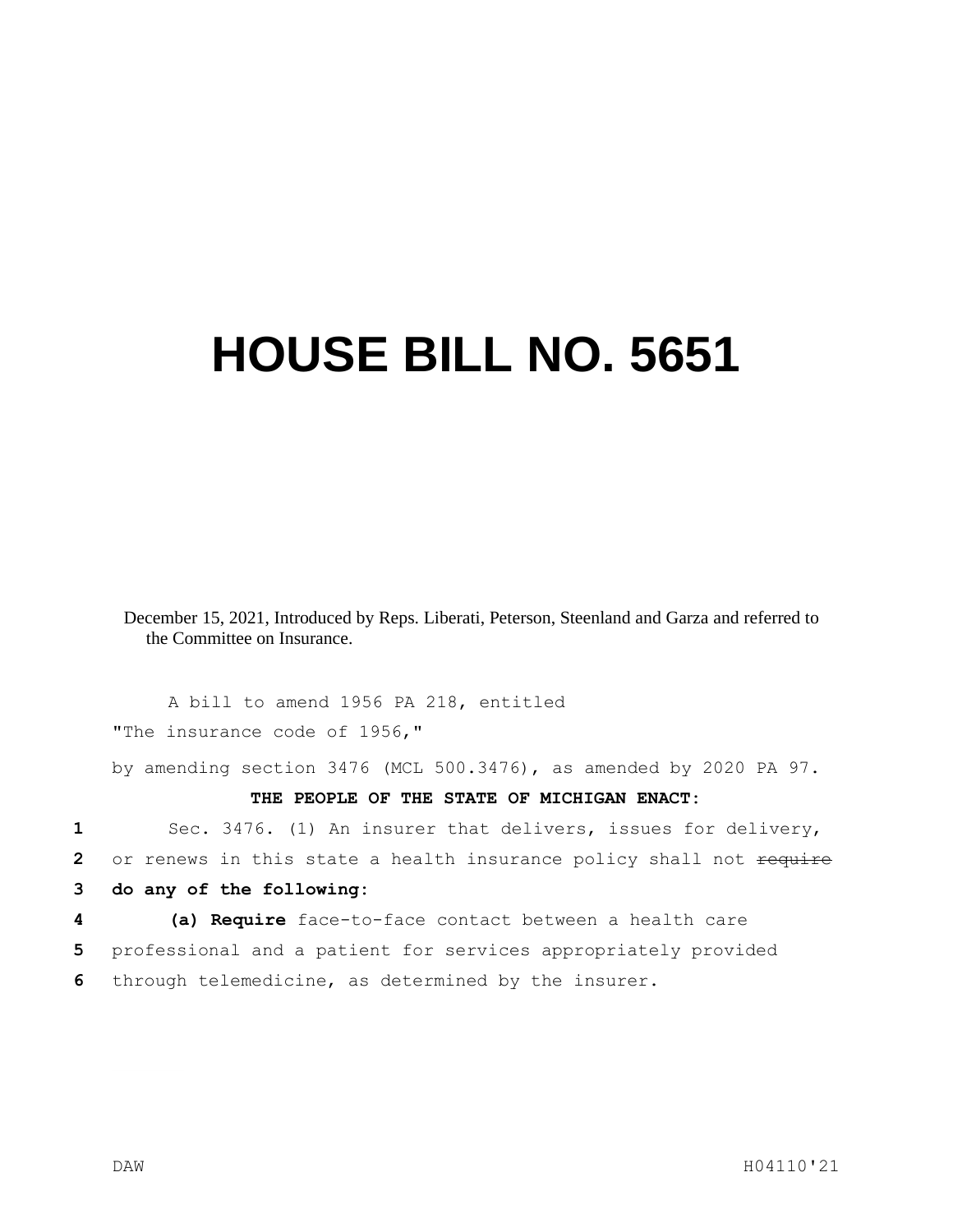**(b) Exclude a service for coverage solely because the service is provided through telemedicine services and is not provided through in-person consultation or contact between a health care professional and a patient for services appropriately provided through telemedicine services.**

 **(c) Impose any annual or lifetime dollar maximum on coverage for telemedicine services other than an annual or lifetime dollar maximum that applies in the aggregate to all items and services covered under the policy, or impose on any individual receiving benefits under this section any copayment, coinsurance, or deductible amounts, or any policy year, calendar year, lifetime, or other durational benefit limitation or maximum for benefits or services, that is not equally imposed on all terms and services covered under the policy.**

 **(d) Impose on coverage for health care services provided through telemedicine a prior authorization requirement for services provided through telemedicine that exceeds the prior authorization requirement for in-person health care services under the policy.**

 **(e) Require demonstration that it is necessary to provide services to a patient through telemedicine.**

 **(f) Restrict or deny coverage of telemedicine based solely on the communication technology or application used to deliver the telemedicine services.**

 **(g) Require a health care professional to be part of a telemedicine network.**

 **(2) An insurer that delivers, issues for delivery, or renews in this state a health insurance policy shall do both of the following:**

**(a) Provide coverage for the cost of health care services** 

DAW H04110'21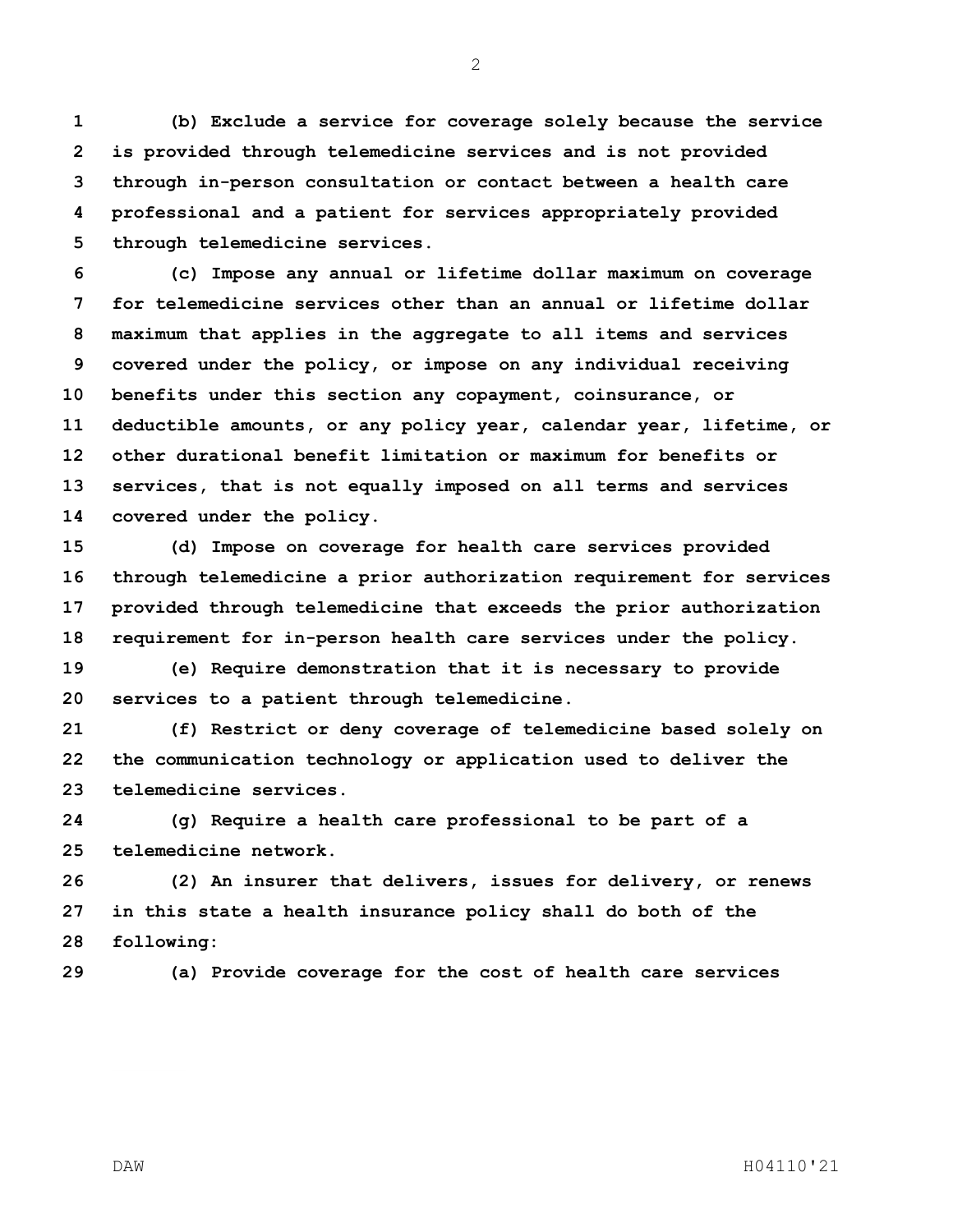**provided through telemedicine on the same basis and to the same extent that the insurer is responsible for coverage for the provision of the same service through in-person treatment or consultation. Coverage must not be limited to services provided only by select third-party telemedicine providers.**

 **(b) Reimburse the treating or consulting physician for the diagnosis, consultation, or treatment of the insured delivered through telemedicine services on the same basis and to the same extent that the insurer is responsible for reimbursement for the provision of the same service through in-person treatment or consultation.**

 **(3) An insurer that delivers, issues for delivery, or renews in this state a health insurance policy may do any of the following:**

 **(a) Offer a policy containing a deductible, copayment, or coinsurance requirement for a health care service provided through telemedicine services, if the deductible, copayment, or coinsurance does not exceed the deductible, copayment, or coinsurance applicable if the same services were provided through in-person diagnosis, consultation, or treatment.**

 **(b) Adopt policies to ensure that health care services provided through telemedicine submitted for payment comply with the same coding, documentation, and other requirements necessary for payment as an in-person service other than the in-person requirement.**

 **(4) An insurer that delivers, issues for delivery, or renews in this state a health insurance policy does not satisfy the network adequacy requirements under section 3428 if either of the following applies:**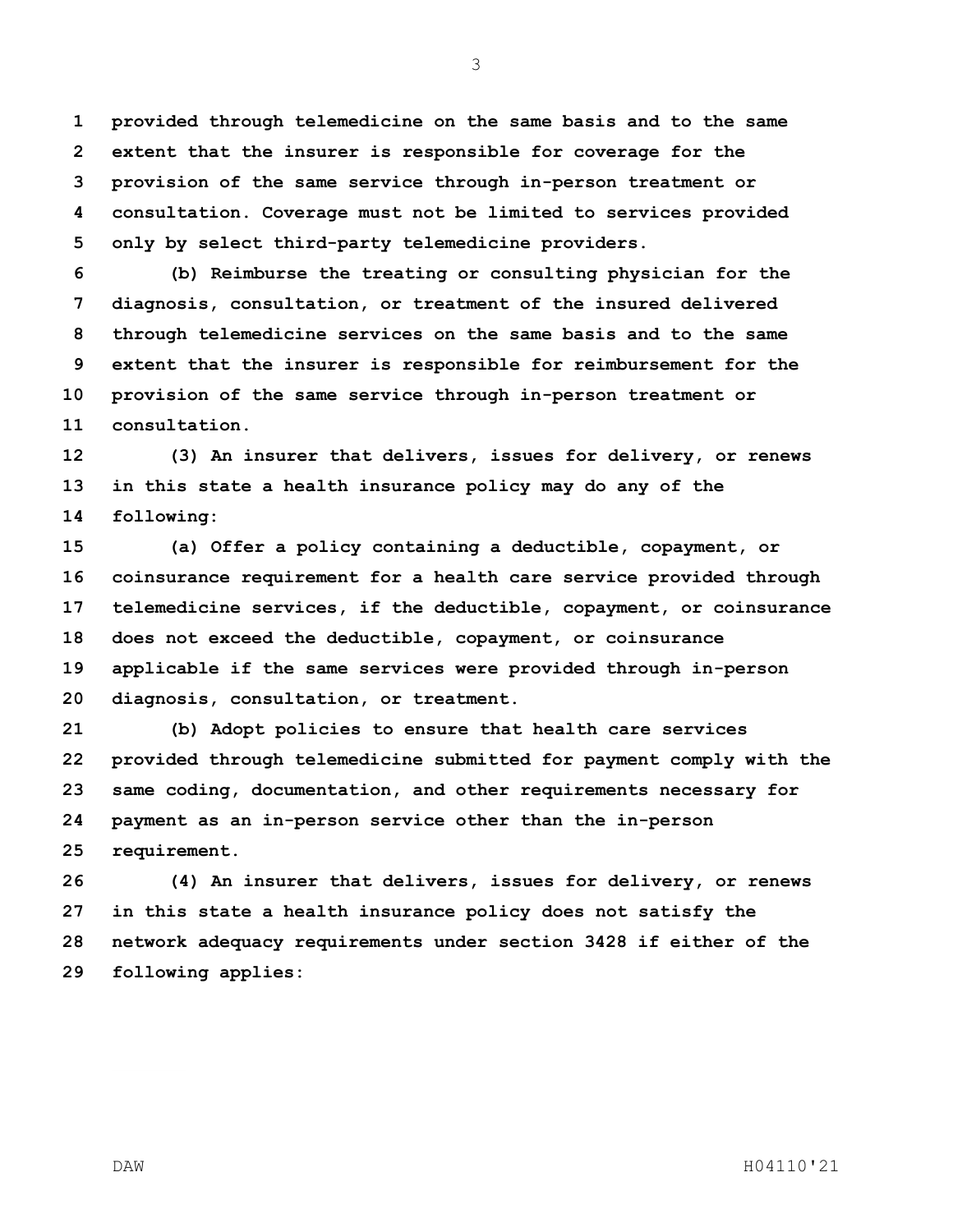**(a) The insurer uses contracted telemedicine providers who provide only telemedicine services and do not provide in-person health care services in this state.**

 **(b) Patients are not able to access appropriate in-person services in a timely manner on request.** 

 **(5)** Telemedicine services must be provided by a health care professional who is licensed, registered, or otherwise authorized to engage in his or her health care profession in the state where the patient is located. **Telemedicine services must conform to the standards of care applicable to the telemedicine provider's profession and specialty.** Telemedicine services are subject to all terms and conditions of the health insurance policy agreed upon-on between the policy holder and the insurer, including, but not limited to, required copayments, coinsurances, deductibles, and approved amounts.

**16 (6)**  $\left(\frac{2}{2}\right)$  As used in this section:

 (a) After December 31, 2017, "insurer" includes a nonprofit dental care corporation operating under 1963 PA 125, MCL 550.351 to 550.373.

 (b) "Telemedicine" means the use of an electronic media to link patients with health care professionals in different locations. To be considered telemedicine under this section, the health care professional must be able to examine the patient via a health insurance portability and accountability act of 1996, Public Law 104-191 compliant, secure interactive audio or video, or both, telecommunications system, or through the use of store and forward online messaging.

 Enacting section 1. Section 3476 of the insurance code of 1956, 1956 PA 218, MCL 500.3476, as amended by this amendatory act,